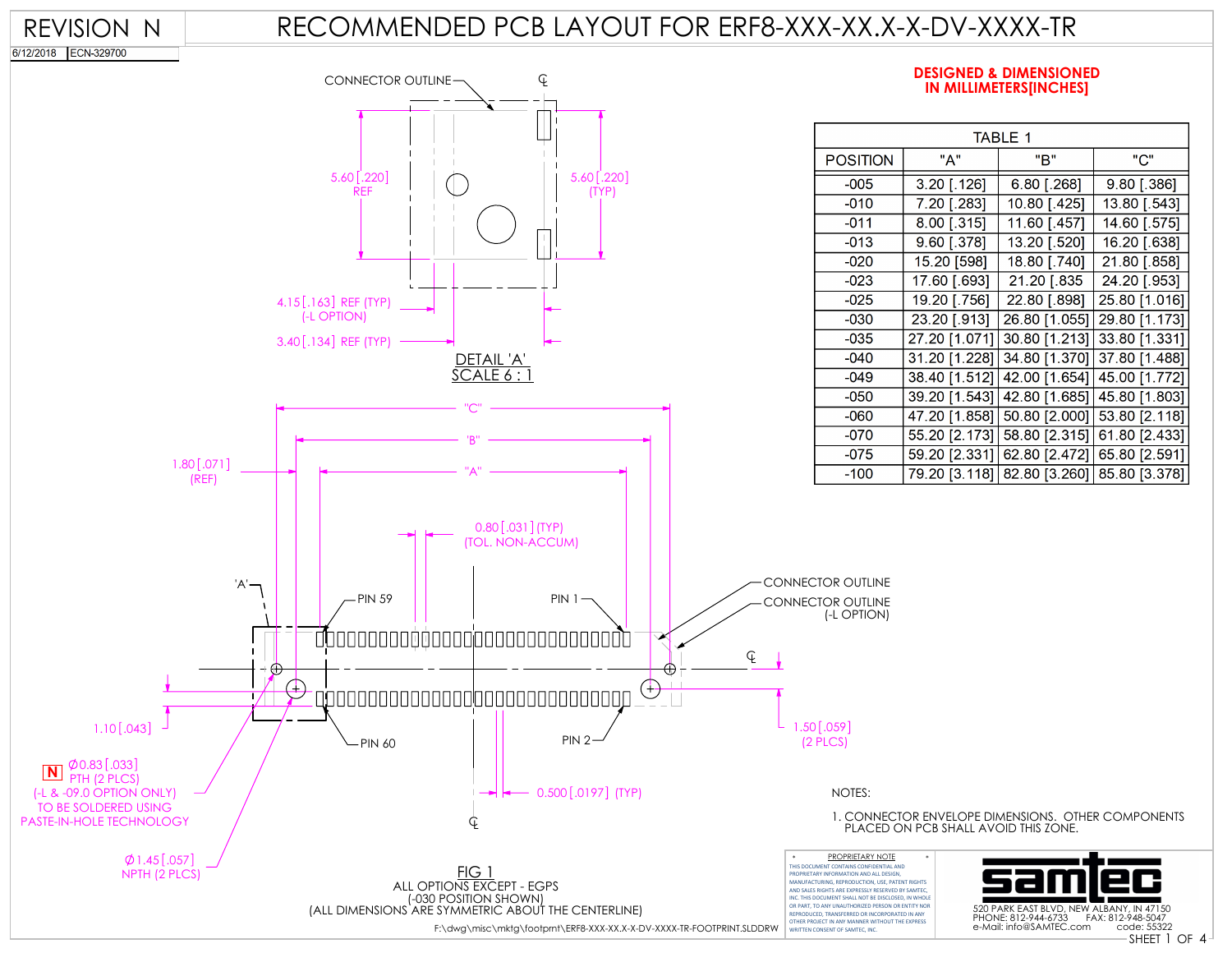### REVISION N

NOTE:

STENCIL TO BE 0.15[.006] THICK.

# RECOMMENDED STENCIL LAYOUT FOR ERF8-XXX-XX.X-X-DV-XXXX-TR

#### **DESIGNED & DIMENSIONED IN MILLIMETERS[INCHES]**

**TABLE 2** 

"B"

 $9.80$  [.386]

13.80 [.543]

14.60 [.575]

16.20 [.638]

21.80 [.858]

"A"

 $3.20$  [.126]

7.20 [.283]

 $8.00$  [.315]

 $9.60$  [.378]

15.20 [598]

17.60 [.693] 24.20 [.953]

19.20 [.756] 25.80 [1.016]

23.20 [.913] 29.80 [1.173]

27.20 [1.071] 33.80 [1.213]

31.20 [1.228] 37.80 [1.488]

38.40 [1.512] 45.00 [1.772]

39.20 [1.543] 45.80 [1.803]

47.20 [1.858] 53.80 [2.118]

55.20 [2.173] 61.80 [2.433]

59.20 [2.331] 65.80 [2.591]

79.20 [3.118] 85.80 [3.378]

**POSITION** 

 $-005$  $-010$ 

 $-011$ 

 $-013$ 

 $-020$ 

 $-023$ 

 $-025$ 

 $-030$ 

 $-035$ 

 $-040$ 

 $-049$ 

 $-050$ 

 $-060$ 

 $-070$ 

 $-075$ 

 $-100$ 

"B" "A"  $0.80$   $[.031]$  (TYP) (TOL. NON-ACCUM) PIN 59 PIN 1 CL  $5.60$ [.220]  $\overline{\mathbf{N}}$  $\phi$ 2.24 [.088] (2 PLCS) (-L & -09.0 OPTION ONLY)  $\dot{.}10$   $\dot{.}043$   $\dot{.}$ (TYP) CL PIN 60 0.500 [.0197] (TYP) PIN 2

> EIG 2<br>(-030 POSITION SHOWN) (ALL DIMENSIONS ARE SYMMETRIC ABOUT THE CENTERLINE)



THIS DOCUMENT CONTAINS CONFIDENTIAL AND PROPRIETARY INFORMATION AND ALL DESIGN, MANUFACTURING, REPRODUCTION, USE, PATENT RIGHTS AND SALES RIGHTS ARE EXPRESSLY RESERVED BY SAMTEC, INC. THIS DOCUMENT SHALL NOT BE DISCLOSED, IN WHOLE OR PART, TO ANY UNAUTHORIZED PERSON OR ENTITY NOR REPRODUCED, TRANSFERRED OR INCORPORATED IN ANY OTHER PROJECT IN ANY MANNER WITHOUT THE EXPRESS WRITTEN CONSENT OF SAMTEC, INC. PROPRIETARY NOTE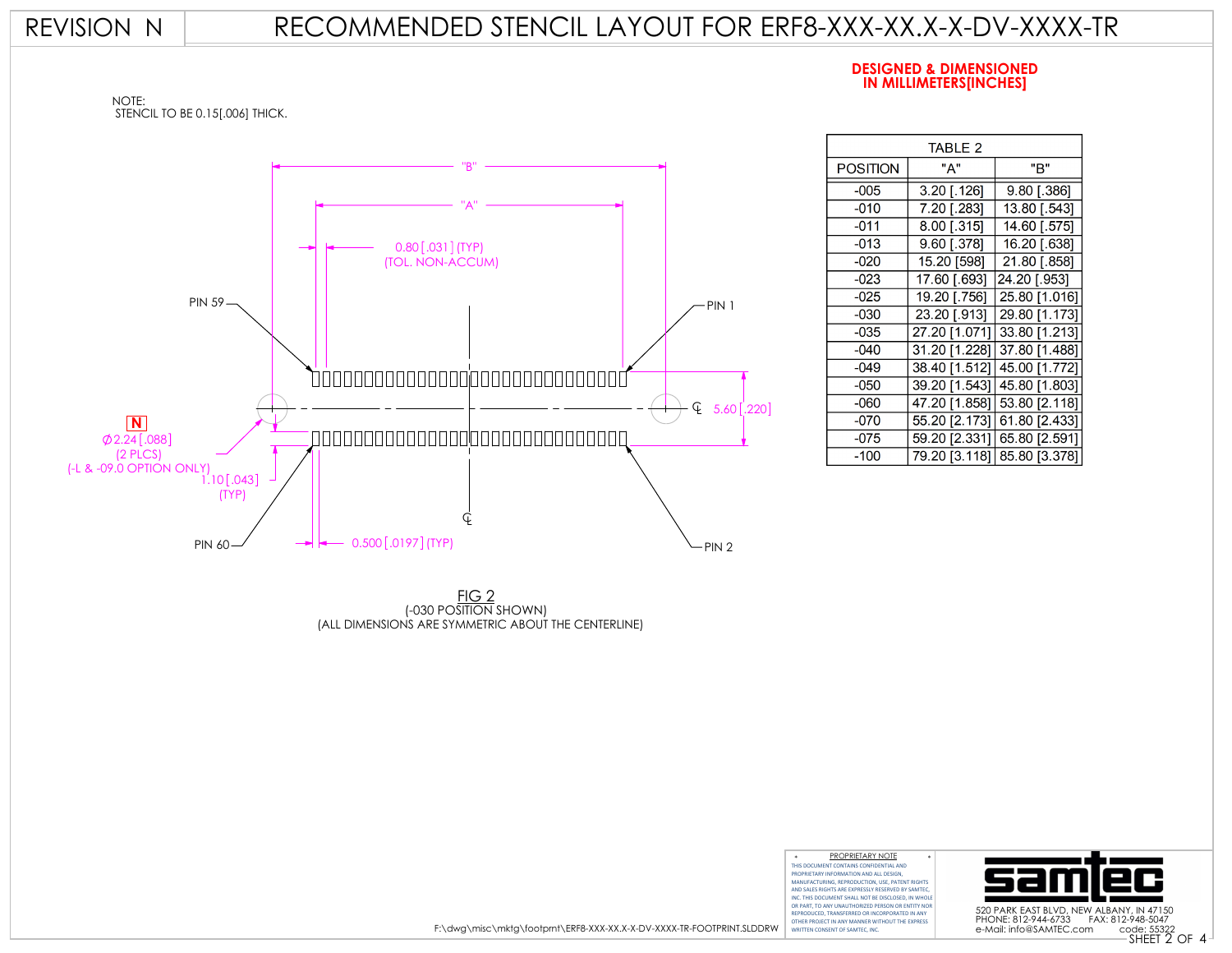## REVISION N

# RECOMMENDED PCB LAYOUT FOR ERF8-XXX-XX.X-X-DV-XXXX-TR





THIS DOCUMENT CONTAINS CONFIDENTIAL AND PROPRIETARY INFORMATION AND ALL DESIGN,

PROPRIETARY NOTE

SHEET 3 OF 4